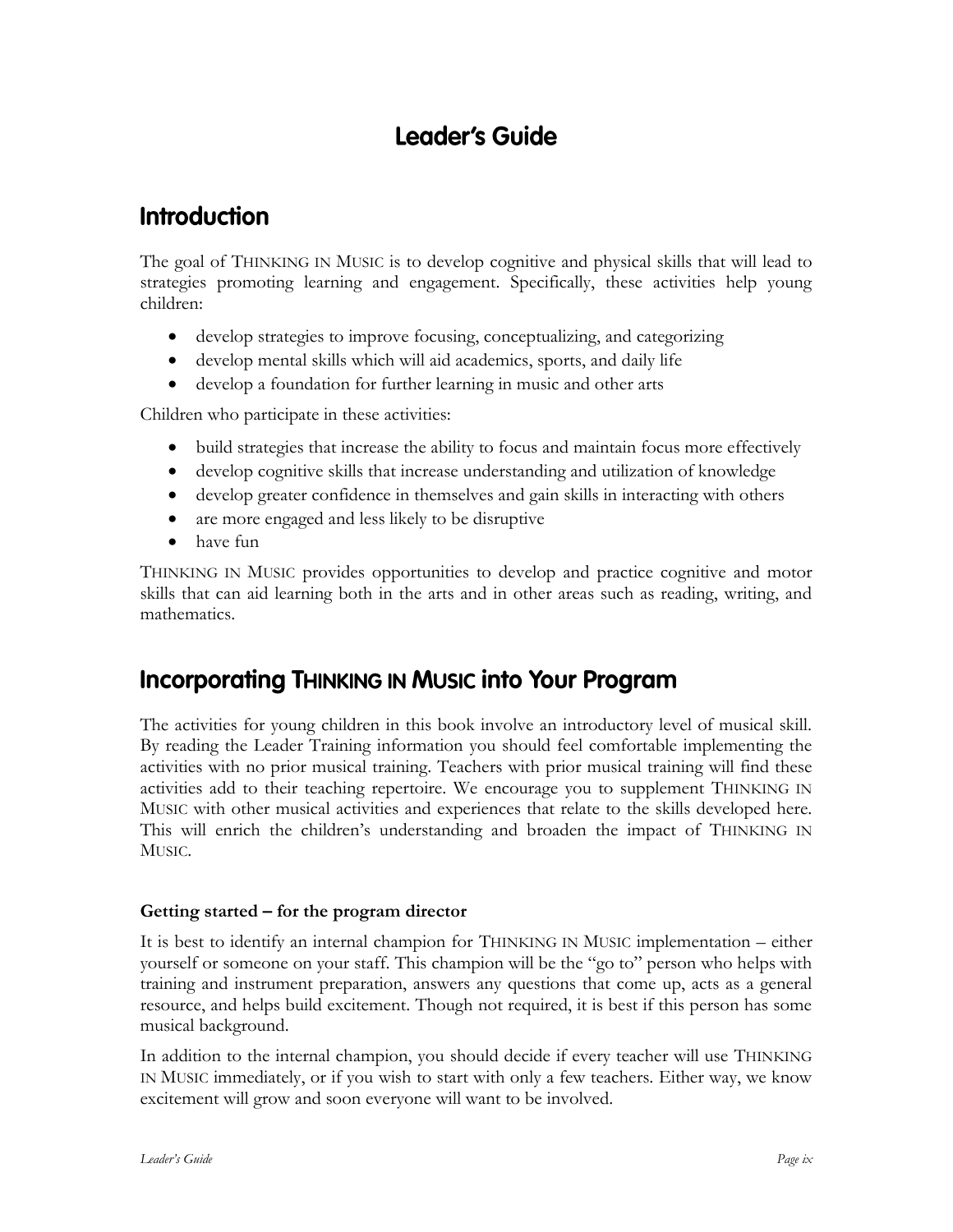The key to success will be to support the teachers from the beginning by providing: an overview of the program, more Leader Training as requested, opportunities for practice, ongoing support, and a feedback loop to check on progress early and often – several times during the first month and monthly thereafter.

#### **Introduction, training, and support**

People like to feel included, so you may wish to launch the program at an Introductory Meeting for everyone who might be involved initially or in the future. At this time, you can describe the program goals, distribute the Activities for Young Children and discuss other recommended equipment. The "internal champion" should demonstrate a few activities and give an overview of the book and Leader Training. You should also discuss and agree on how you wish to implement the program.

Training is included in the following sections:

- How to Use This Book
- Leader Training Part 1 Learning about Beat Rhythm
- Leader Training Part 2 Learning about Pitch and Melody

All THINKING IN MUSIC Leaders will need about an hour and a half or so to go through these sections to be prepared. To ensure program success, Leaders must be comfortable with Rhythm, Pitch and Melody; know how these are used in the activities; and how the Activities should be used with the children.

It is recommended that you have a short Pre-Launch Review Session, held after Leaders have had a chance to review the Training sections on their own and before starting the program. Have everyone take turns leading one or more of the activities, with the others playing the role of students. This is an opportunity to clear up any questions or concerns, make sure instruments are marked properly and "take inventory" so that everyone has what they need to get started.

It is important that THINKING IN MUSIC Leaders have the support they need for success, including any required equipment or materials. A list of recommended equipment can be found in *Appendix A*.

The internal champion should check back with THINKING IN MUSIC Leaders early and often to address any questions or concerns and be sure everyone has what they need.

Your feedback is valued and always appreciated. We would love to know what you think: what works, what doesn't, and any suggestions you may have. Please let us know your thoughts at **www.thinkinginmusic.org**.

### **Getting started – for teachers**

We have included a Leader Lesson Planning Outline and Form in *Appendix G*. Feel free to use it or incorporate this information into your own weekly lesson plan book.

After each activity, be sure to note where you finished and add notes to help your planning for the next day/week.